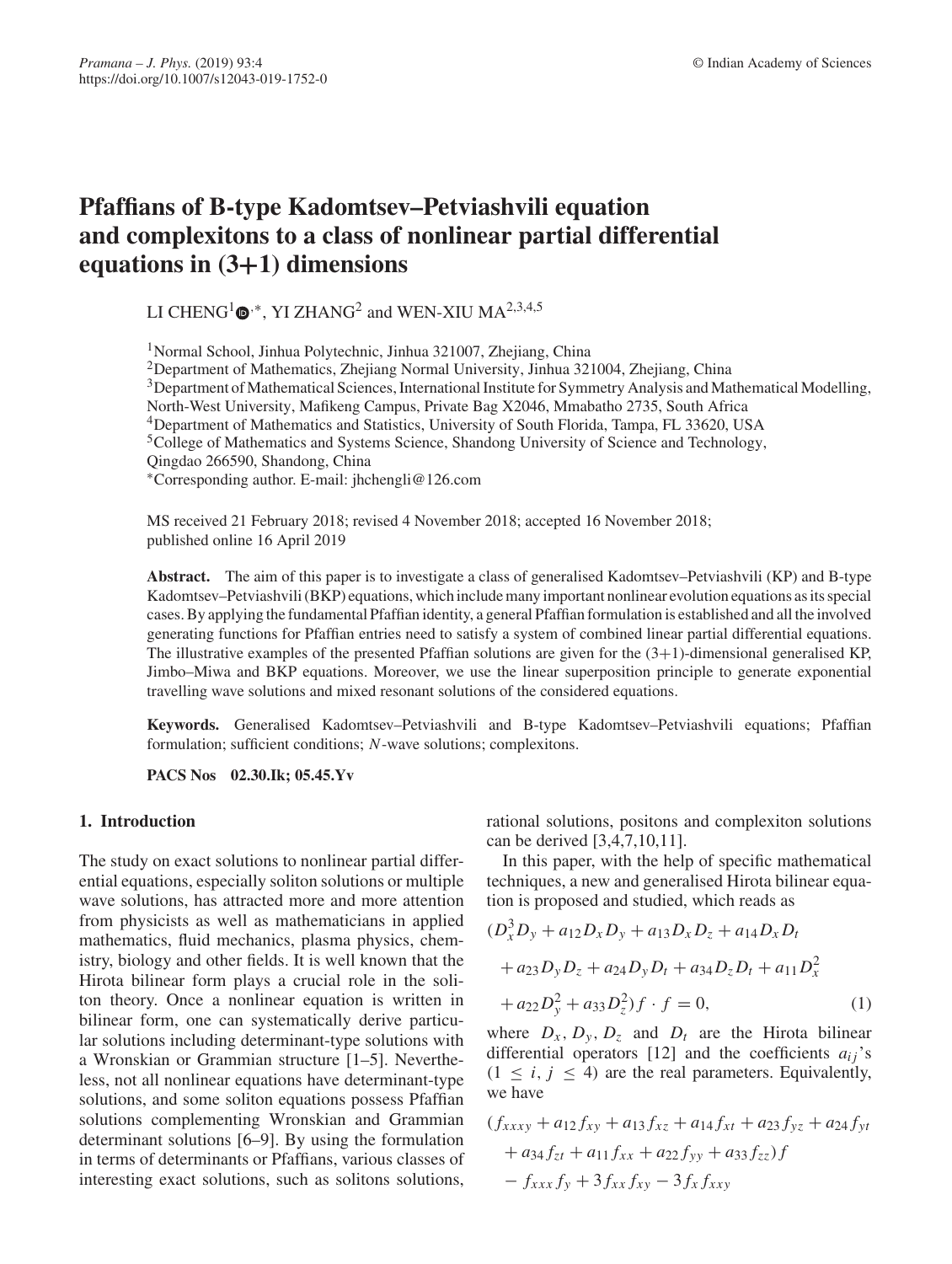$$
- a_{12} f_x f_y - a_{13} f_x f_z - a_{14} f_x f_t - a_{23} f_y f_z - a_{24} f_y f_t - a_{34} f_z f_t - a_{11} f_x^2 - a_{22} f_y^2 - a_{33} f_z^2 = 0.
$$
 (2)

Under the transformation

$$
u = -\frac{6}{\alpha} (\ln f)_x,\tag{3}
$$

this equation is mapped into

$$
u_{xxxxy} + \alpha (u_x u_y)_x + a_{12} u_{xy} + a_{13} u_{xz}
$$
  
+a\_{14} u\_{xt} + a\_{23} u\_{yz} + a\_{24} u\_{yt} + a\_{34} u\_{zt}  
+a\_{11} u\_{xx} + a\_{22} u\_{yy} + a\_{33} u\_{zz} = 0, (4)

where  $\alpha$  is a non-zero parameter.

In the study of nonlinear physical phenomena, many nonlinear equations of mathematical physics, such as the  $(3+1)$ -dimensional Jimbo–Miwa equation [13–15], the  $(3 + 1)$ -dimensional generalised Kadomtsev– Petviashvili (KP) equation [3] and the  $(3 + 1)$ -dimensional generalised B-type Kadomtsev–Petviashvili (BKP) equation [6,16] are special cases of eq. (4). We list the following two interesting special examples in  $(3+1)$ dimensions which provide a physical background of the generalised nonlinear equation (4).

• The second equation in the well-known KP hierarchy is the Jimbo–Miwa equation, which is used for describing the propagation of three-dimensional nonlinear waves in physics. This equation does not pass the well-known integrability tests [13]. If  $\alpha =$  $3, a_{12} = a_{14} = a_{23} = a_{34} = a_{11} = a_{22} = a_{33} =$ 0,  $a_{24} = -1$ ,  $a_{13} = -3$  and  $\alpha = 3$ ,  $a_{12} = a_{13} =$  $a_{14} = a_{23} = a_{34} = a_{11} = a_{22} = 0, a_{24} = 2, a_{33} =$  $-3$ , then eq. (4) reduces to the  $(3 + 1)$ -dimensional equations of Jimbo–Miwa type presented in [14]:

$$
u_{yt} - u_{xxxy} - 3(u_x u_y)_x + 3u_{xz} = 0 \tag{5}
$$

and

$$
u_{xxxx} + 3(u_x u_y)_x + 2u_{yt} - 3u_{zz} = 0 \tag{6}
$$

respectively. Through the logarithmical derivative transformation  $u = 2(\ln f)_x$ , the nonlinear equations (5) and (6) are written as

$$
(D_x^3 D_y - D_t D_y - 3D_x D_z)f \cdot f = 0 \tag{7}
$$

and

$$
(D_x^3 D_y + 2D_t D_y - 3D_z^2) f \cdot f = 0,
$$
\n(8)

respectively.

• If  $\alpha = 3$ ,  $a_{12} = a_{13} = a_{14} = a_{23} = a_{24} = a_{22} =$  $a_{33} = 0, a_{34} = -1$  and  $a_{11} = -3$ , then eq. (4) becomes the  $(3 + 1)$ -dimensional nonlinear Ma–Fan equation [14,17]:

$$
u_{zt} - u_{xxxy} - 3(u_x u_y)_x + 3u_{xx} = 0, \tag{9}
$$

which belongs to a class of generalised BKP equations. The BKP equation is a physically important equation that exhibits the evolution of nonlinear waves in areas such as plasma physics, fluid mechanics, solid state physics and optical fibres. Thus, the  $(3 + 1)$ -dimensional nonlinear Ma–Fan equation can also have good physical characteristics, as a higher-dimensional extension of the BKP equation. Under the dependent variable transformation  $u = 2(\ln f)_x$ , eq. (9) is mapped into

$$
(D_x^3 D_y - D_t D_z - 3D_x^2) f \cdot f = 0.
$$
 (10)

This paper is structured as follows. In §2, by applying the fundamental Pfaffian identity, a Pfaffian formulation is established for eq. (1), with all generating functions for Pfaffian entries satisfying a system of combined linear partial differential equations. The fundamental Pfaffian identity is the key for constructing the Pfaffian formulation. In §3, based on the presented theory, illustrative examples will be presented, including the  $(3 + 1)$ -dimensional generalised KP, BKP and Jimbo– Miwa equations. Additionally, the linear superposition principles of exponential, hyperbolic and trigonometric function solutions are also proposed for eq. (1) in §4. Finally, our conclusions and remarks are given in §5.

#### **2. Pfaffian formulation**

We first list some of the basic results in terms of Pfaffians. By introducing an  $2N \times 2N$  skew-symmetric matrix  $A = (a_{ij})_{1 \le i, j \le 2N}$ , the Pfaffian Pf(*A*) of *A* is defined conventionally as follows [12]:

$$
Pf(A) = (\alpha_1, \alpha_2, ..., \alpha_{2N})
$$
  
= 
$$
\begin{vmatrix} a_{12} & a_{13} & \cdots & a_{1,2N} \\ a_{23} & \cdots & a_{2,2N} \\ & \ddots & \vdots \\ & & a_{2N-1,2N} \end{vmatrix}
$$
  
= 
$$
\sum_{\sigma} sgn(\sigma) a_{i_1 i_2} a_{i_3 i_4} \cdots a_{i_{2N-1} i_{2N}},
$$

where the summation is taken over all permutations

$$
\sigma = \begin{pmatrix} 1 & 2 & \cdots & 2N \\ i_1 & i_2 & \cdots & i_{2N} \end{pmatrix}
$$

with

$$
i_1 < i_2, i_3 < i_4, \dots, i_{2N-1} < i_{2N}, i_1 < i_3 \\
&< \dots < i_{2N-1}
$$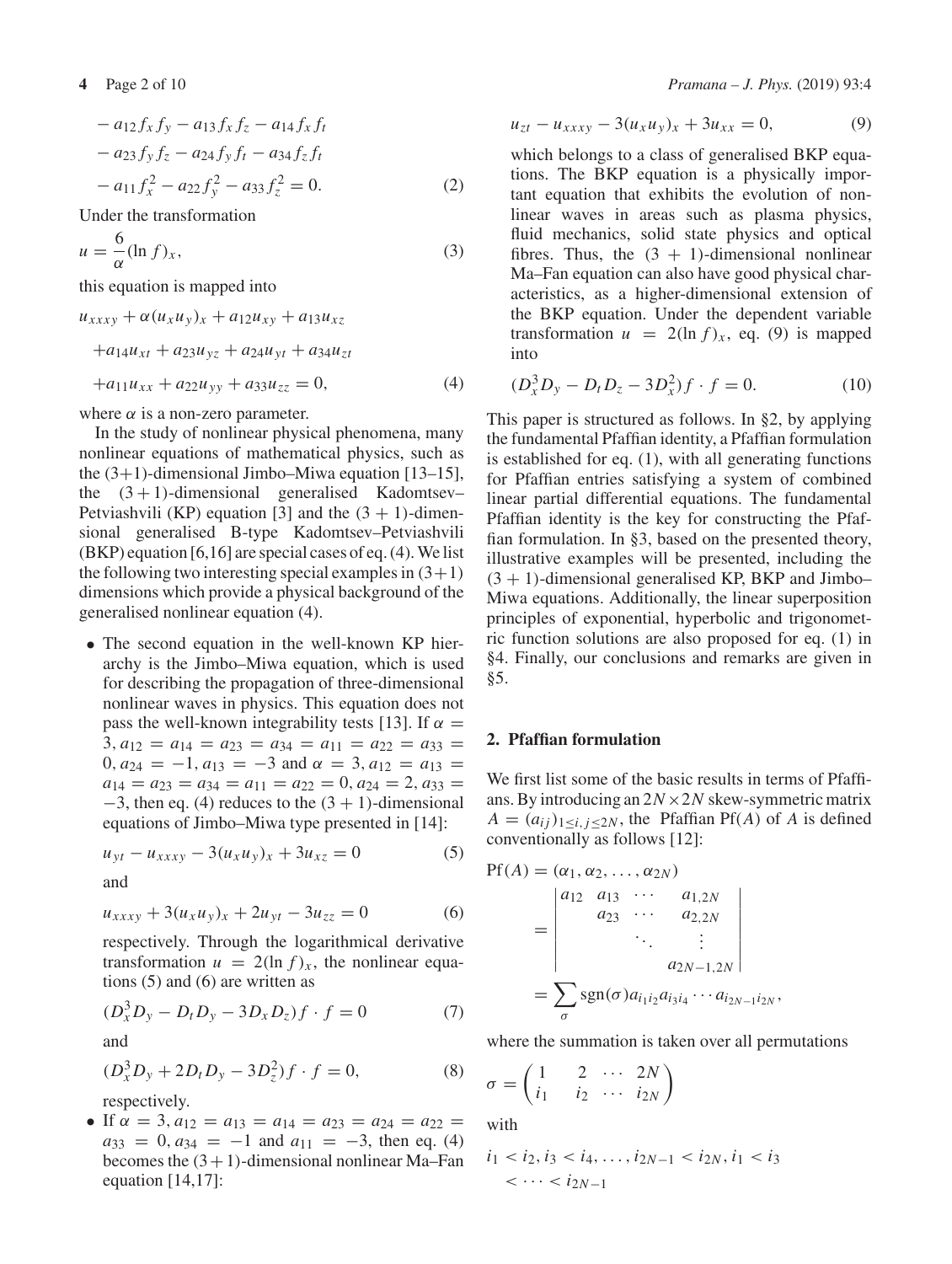and sgn( $\sigma$ ) =  $\pm$ 1 means the parity of the permutations σ. For instance, when *N* = 1, 2, the Pfaffians can be expressed as

$$
Pf(A) = (\alpha_1, \alpha_2) = a_{12},
$$
  
\n
$$
Pf(A) = (\alpha_1, \alpha_2, \alpha_3, \alpha_4)
$$
  
\n
$$
= a_{12}a_{34} - a_{13}a_{24} + a_{14}a_{23}.
$$

Moreover, there exist Pfaffian identities similar to the Jacobi identity for determinants. The simplest Pfaffian identity used is [12]

$$
(\alpha_1, \alpha_2, \alpha_3, \alpha_4, 1, 2, ..., 2N)(1, 2, ..., 2N)
$$
  
=  $(\alpha_1, \alpha_2, 1, 2, ..., 2N)(\alpha_3, \alpha_4, 1, 2, ..., 2N)$   
 $-(\alpha_1, \alpha_3, 1, 2, ..., 2N)(\alpha_2, \alpha_4, 1, 2, ..., 2N)$   
 $+(\alpha_1, \alpha_4, 1, 2, ..., 2N)(\alpha_2, \alpha_3, 1, 2, ..., 2N).$  (11)

Here we to focus on Pfaffian solutions and establish a set of sufficient conditions that make the Pfaffian to solve the bilinear equation (1).

**Theorem 1.** *Bilinear equation* (1) *has the Pfaffian form solution*

$$
f_N = \text{Pf}(a_{ij})_{1 \le i \le j \le 2N},
$$
  
\n
$$
a_{ij} = c_{ij} + \int^x D_x \psi_i \psi_j \, dx, \quad i, j = 1, 2, ..., 2N,
$$
\n(12)

*where all*  $\psi_i = \psi_i(x, y, z, t)$  *satisfy the following linear differential equations*:

$$
\frac{\partial \psi_i}{\partial y} = b_1 \frac{\partial \psi_i}{\partial x_{-1}}, \quad \frac{\partial \psi_i}{\partial z} = b_2 \frac{\partial \psi_i}{\partial x} + b_5 \frac{\partial \psi_i}{\partial x_{-1}},
$$
  

$$
\frac{\partial \psi_i}{\partial t} = b_3 \frac{\partial^3 \psi_i}{\partial x^3} + b_4 \frac{\partial \psi_i}{\partial x_{-1}},
$$
 (13)

*where the constants*  $c_{ij} = -c_{ji}$ *, each*  $\psi_i$  *has the boundary condition*  $\psi_i \rightarrow 0$  *as*  $x \rightarrow -\infty$  *for*  $i =$ 1, 2,..., 2*N, and* ∂ψ*<sup>i</sup>* /∂*x*−<sup>1</sup> *is defined by*

$$
\frac{\partial \psi_i}{\partial x_{-1}} = \int^x \psi_i \, \mathrm{d}x
$$

*and*  $b_i$ ,  $1 \leq i \leq 5$ *, need to satisfy* 

$$
\begin{cases}\na_{14}b_3 + a_{34}b_2b_3 = 0, \\
b_1 + a_{24}b_1b_3 + a_{34}b_3b_5 = 0, \\
a_{23}b_1b_5 + a_{24}b_1b_4 + a_{34}b_4b_5 + a_{22}b_1^2 \\
+a_{33}b_5^2 = 0, \\
a_{12}b_1 + a_{13}b_5 + a_{14}b_4 + a_{23}b_1b_2 + a_{34}b_2b_4 \\
+ 2a_{33}b_2b_5 = 0, \\
2b_1 + a_{13}b_2 - a_{24}b_1b_3 - a_{34}b_3b_5 + a_{11} \\
+a_{33}b_2^2 = 0.\n\end{cases}
$$
\n(14)

*Proof.* Let us consider the Pfaffian  $f_N$  as

$$
f_N = (1, 2, \dots, 2N) = (\bullet), \tag{15}
$$

where  $(i, j) = a_{ij}$  and  $(d_m, d_n) = 0$  for all integers *m* and *n*. If we introduce the new Pfaffian entries

$$
(d_n, i) = \frac{\partial^n \psi_i}{\partial x^n}, \quad (d_{-n}, i) = \frac{\partial^n \psi_i}{\partial x_{-1}^n} \quad \text{for } n \ge 0,
$$
 (16)

where

∂*t*

$$
\frac{\partial^n \psi_i}{\partial x_{-1}^n} = \int^x \int^x \ldots \int^x \psi_i \, dx \, dx \ldots dx.
$$

Then we have the following derivatives of the elements  $(i, j)$   $(1 \le i \le j \le 2N)$ :

$$
\frac{\partial}{\partial x}(i, j) = \psi_j \frac{\partial \psi_i}{\partial x} - \psi_i \frac{\partial \psi_j}{\partial x} = (d_0, d_1, i, j),
$$
  

$$
\frac{\partial}{\partial y}(i, j) = b_1 \frac{\partial}{\partial x_{-1}} \int^x \left[ \psi_j \frac{\partial \psi_i}{\partial x} - \psi_i \frac{\partial \psi_j}{\partial x} \right] dx
$$
  

$$
= b_1 \left[ \psi_i \frac{\partial \psi_j}{\partial x_{-1}} - \psi_j \frac{\partial \psi_i}{\partial x_{-1}} \right]
$$
  

$$
= b_1 (d_{-1}, d_0, i, j),
$$
  

$$
\frac{\partial}{\partial z}(i, j) = b_2 (d_0, d_1, i, j) + b_5 (d_{-1}, d_0, i, j),
$$
  

$$
\frac{\partial}{\partial z}(i, j) = b_1 \left[ \psi_i \frac{\partial^3 \psi_i}{\partial x^3} - \psi_i \frac{\partial^3 \psi_j}{\partial x^3} \right]
$$

$$
(i, j) = b_3 \left[ \psi_j \frac{\psi_i}{\partial x^3} - \psi_i \frac{\psi_j}{\partial x^3} \right]
$$
  

$$
- 2 \left( \frac{\partial \psi_j}{\partial x} \frac{\partial^2 \psi_i}{\partial x^2} - \frac{\partial \psi_i}{\partial x} \frac{\partial^2 \psi_j}{\partial x^2} \right) \right]
$$
  

$$
+ b_4 \left[ \psi_i \frac{\partial \psi_j}{\partial x_{-1}} - \psi_j \frac{\partial \psi_i}{\partial x_{-1}} \right]
$$
  

$$
= b_3 \left[ (d_0, d_3, i, j) - 2(d_1, d_2, i, j) \right]
$$
  

$$
+ b_4(d_{-1}, d_0, i, j).
$$

By using the differential rules for Pfaffians introduced in [12], we can compute various derivatives for  $f_N$  with respect to the variables  $x$ ,  $y$ ,  $z$ ,  $t$  as follows:

$$
f_{N,x} = (d_0, d_1, \bullet), \quad f_{N,y} = b_1(d_{-1}, d_0, \bullet),
$$
  
\n
$$
f_{N,z} = b_2(d_0, d_1, \bullet) + b_5(d_{-1}, d_0, \bullet),
$$
  
\n
$$
f_{N,t} = b_3[(d_0, d_3, \bullet) - 2(d_1, d_2, \bullet)] + b_4(d_{-1}, d_0, \bullet),
$$
  
\n
$$
f_{N,xx} = (d_0, d_2, \bullet),
$$
  
\n
$$
f_{N,xxx} = (d_1, d_2, \bullet) + (d_0, d_3, \bullet),
$$
  
\n
$$
f_{N,xy} = b_1(d_{-1}, d_1, \bullet), \quad f_{N,yy} = b_1^2(d_{-2}, d_0, \bullet),
$$
  
\n
$$
f_{N,yz} = b_1b_5(d_{-2}, d_0, \bullet) + b_1b_2(d_{-1}, d_1, \bullet),
$$
  
\n
$$
f_{N,xxx} = b_1[(d_{-1}, d_2, \bullet) + (d_0, d_1, \bullet)],
$$
  
\n
$$
f_{N,xxxx} = b_1[(d_{-1}, d_3, \bullet) + 2(d_0, d_2, \bullet) + (d_{-1}, d_0, d_1, d_2, \bullet)],
$$
  
\n
$$
f_{N,zz} = b_2^2(d_0, d_2, \bullet) + 2b_2b_5(d_{-1}, d_1, \bullet)
$$
  
\n
$$
+ b_5^2(d_{-2}, d_0, \bullet),
$$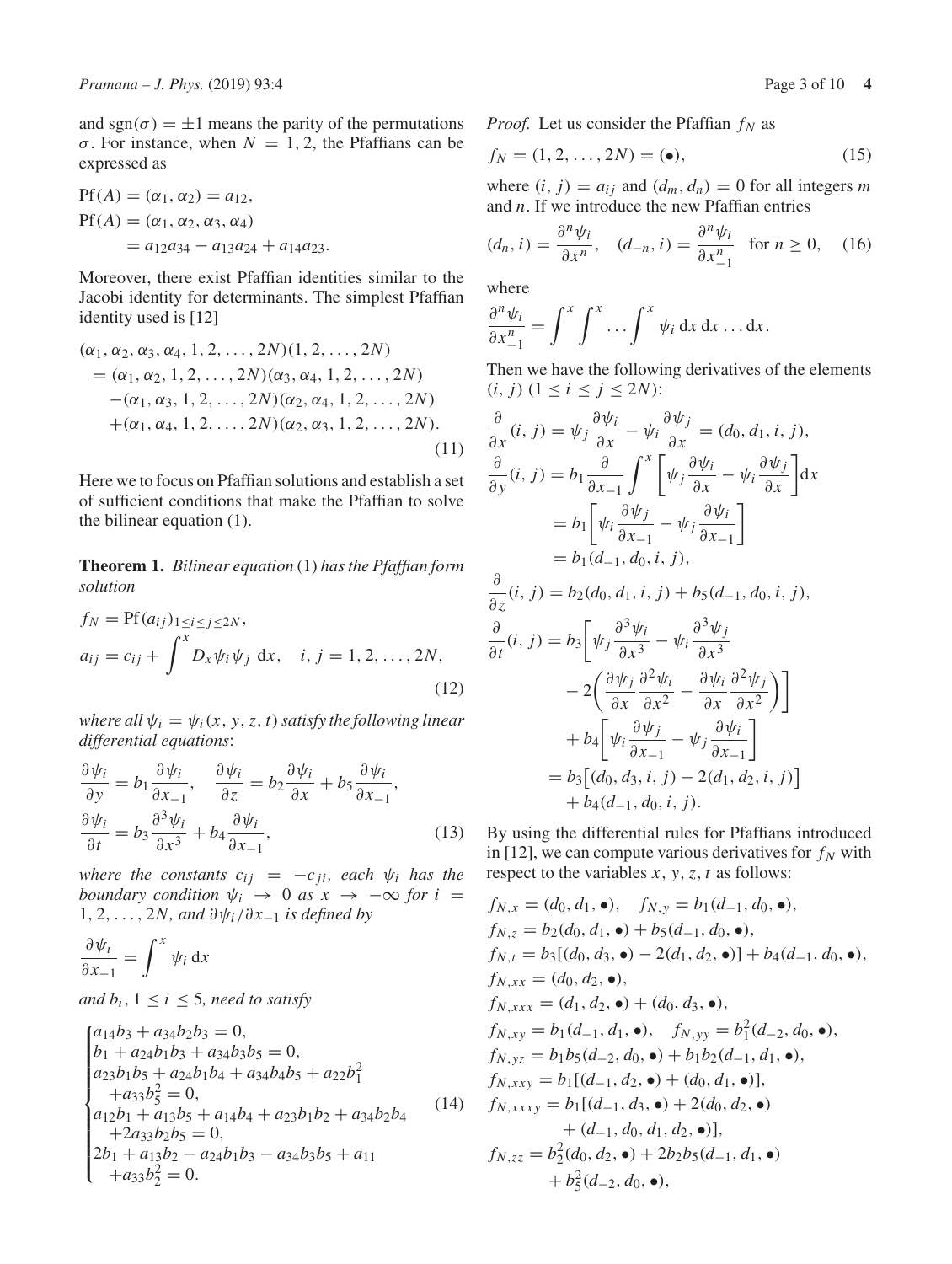$$
f_{N,xz} = b_2(d_0, d_2, \bullet) + b_5(d_{-1}, d_1, \bullet),
$$
  
\n
$$
f_{N,xt} = b_3[(d_0, d_4, \bullet) - (d_1, d_3, \bullet)] + b_4(d_{-1}, d_1, \bullet),
$$
  
\n
$$
f_{N,yt} = b_1b_3[(d_{-1}, d_3, \bullet) - (d_0, d_2, \bullet)
$$
  
\n
$$
- 2(d_{-1}, d_0, d_1, d_2, \bullet)] + b_1b_4(d_{-2}, d_0, \bullet),
$$
  
\n
$$
f_{N,zt} = b_3b_5[(d_{-1}, d_3, \bullet) - (d_0, d_2, \bullet)
$$
  
\n
$$
- 2(d_{-1}, d_0, d_1, d_2, \bullet)] + b_4b_5(d_{-2}, d_0, \bullet)
$$
  
\n
$$
+ b_2b_4(d_{-1}, d_1, \bullet)
$$
  
\n
$$
+ b_2b_3[(d_0, d_4, \bullet) - (d_1, d_3, \bullet)],
$$

where the abbreviated notation • denotes the list of indices 1, 2, ..., 2*N* common to each Pfaffian. Applying system (14), we can further obtain

$$
(f_{xxxy} + a_{12}f_{xy} + a_{13}f_{xz} + a_{14}f_{xt} + a_{23}f_{yz}
$$
  
\n+ $a_{24}f_{yt} + a_{34}f_{zt} + a_{11}f_{xx} + a_{22}f_{yy} + a_{33}f_{zz})f$   
\n=  $(b_1 - 2a_{24}b_1b_3 - 2a_{34}b_3b_5)(\bullet)(d_{-1}, d_0, d_1, d_2, \bullet)$   
\n=  $3b_1(\bullet)(d_{-1}, d_0, d_1, d_2, \bullet),$   
\n- $f_{xxx}f_y + 3f_{xx}f_{xy} - 3f_xf_{xxy} - a_{12}f_xf_y$   
\n- $a_{13}f_xf_z - a_{14}f_xf_t - a_{23}f_yf_z - a_{24}f_yf_t$   
\n- $a_{34}f_zf_t - a_{11}f_x^2 - a_{22}f_y^2 - a_{33}f_z^2$   
\n=  $-(b_1 - 2a_{24}b_1b_3 - 2a_{34}b_3b_5)(d_{-1}, d_0, \bullet)$   
\n $\times(d_1, d_2, \bullet) + 3b_1[(d_0, d_2, \bullet)(d_{-1}, d_1, \bullet)$   
\n- $(d_0, d_1, \bullet)(d_{-1}, d_2, \bullet)]$   
\n=  $3b_1[(d_0, d_2, \bullet)(d_{-1}, d_1, \bullet) - (d_0, d_1, \bullet)$   
\n $\times(d_{-1}, d_2, \bullet)] - 3b_1(d_{-1}, d_0, \bullet)(d_1, d_2, \bullet).$  (18)

Therefore, we have

$$
(f_{xxxy} + a_{12}f_{xy} + a_{13}f_{xz} + a_{14}f_{xt} \n+ a_{23}f_{yz} + a_{24}f_{yt} + a_{34}f_{zt} \n+ a_{11}f_{xx} + a_{22}f_{yy} + a_{33}f_{zz})f - f_{xxx}f_y \n+ 3f_{xx}f_{xy} - 3f_x f_{xxy} - a_{12}f_xf_y - a_{13}f_xf_z \n- a_{14}f_xf_t - a_{23}f_yf_z - a_{24}f_yf_t - a_{34}f_zf_t \n- a_{11}f_x^2 - a_{22}f_y^2 - a_{33}f_z^2 \n= 3b_1[(d_{-1}, d_0, d_1, d_2, \bullet)(\bullet) \n-(d_{-1}, d_0, \bullet)(d_1, d_2, \bullet) + (d_0, d_2, \bullet)(d_{-1}, d_1, \bullet) \n-(d_0, d_1, \bullet)(d_{-1}, d_2, \bullet)] = 0.
$$
\n(19)

It is easy to see that the final expression in (19) is nothing but the Pfaffian identity (11). As a result, we have shown that the Pfaffian  $f_N = (1, 2, ..., 2N)$  with the conditions (12)–(14) solves eq. (1). conditions  $(12)$ – $(14)$  solves eq.  $(1)$ .

# **3. Applications to generalised KP and BKP equations**

As we stated in §1, the generalised nonlinear equation (4) includes many important nonlinear evolution equations as its special cases. In the following, we present a few examples in  $3 + 1$  dimensions to shed light on the applications of Theorem 1. According to system (14), there are some special cases to determine  $b_i$ ,  $1 \leq i \leq 5$ , as follows.

## 3.1 *The case of*  $a_{24} \neq 0$  *but*  $b_5 = 0$

In this case, if  $a_{14}a_{34} \neq 0$  but  $a_{12} = a_{23} = 0$ , then a direct computation yields

$$
b_1 = \frac{a_{13}a_{14}a_{34} - a_{11}a_{34}^2 - a_{33}a_{14}^2}{3a_{34}^2}, \quad b_2 = -\frac{a_{14}}{a_{34}},
$$
  
\n
$$
b_3 = -\frac{1}{a_{24}},
$$
  
\n
$$
b_4 = \frac{a_{11}a_{22}a_{34}^2 + a_{14}^2a_{22}a_{33} + a_{13}a_{14}a_{34}a_{22}}{3a_{24}a_{34}^2}
$$
 (20)

to keep the non-triviality  $b_1b_2 \neq 0$ . Based on the above expression, two illustrative examples will be given.

The first example is the  $(3 + 1)$ -dimensional generalised KP equation

$$
u_{xxxy} + 3(u_xu_y)_x + u_{tx} + u_{yt} + u_{zt} - u_{zz} = 0, \quad (21)
$$

which has been presented by Wazwaz and El-Tantawy [18]. By the typical transformation  $u = 2(\ln f)_x$ , the corresponding Hirota bilinear form reads as

$$
(D_x^3 D_y + D_t D_x + D_t D_y + D_t D_z - D_z^2) f \cdot f = 0.
$$
\n(22)

A set of sufficient conditions that make Pfaffian (12) a solution to the  $(3+1)$ -dimensional bilinear equation (22) can be expressed as follows:

$$
\frac{\partial \psi_i}{\partial y} = \frac{1}{3} \frac{\partial \psi_i}{\partial x_{-1}}, \quad \frac{\partial \psi_i}{\partial z} = -\frac{\partial \psi_i}{\partial x}, \n\frac{\partial \psi_i}{\partial t} = -\frac{\partial^3 \psi_i}{\partial x^3}.
$$
\n(23)

The other example is the following extended  $(3 + 1)$ dimensional Jimbo–Miwa equation

$$
u_{xxxxy} + 3u_y u_{xx} + 3u_x u_{xy}
$$
  
+2(u\_{xt} + u\_{yt} + u\_{zt}) - 3u\_{xz} = 0, (24)

which has been introduced in [19] recently. Through the dependent variable transformation  $u = 2(\ln f)_x$ , this equation is written as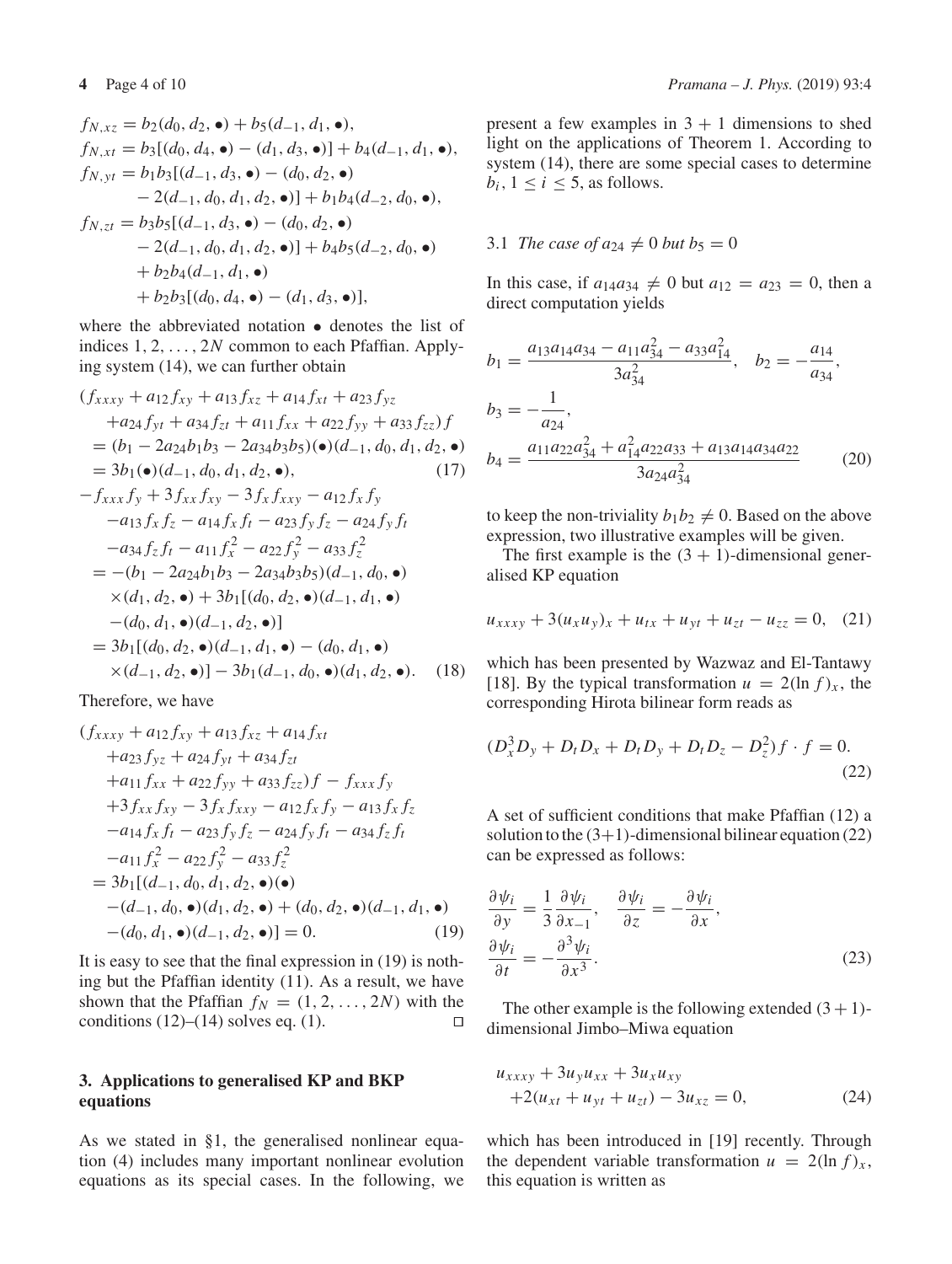*Pramana – J. Phys.* (2019) 93:4 **Page 5 of 10 <b>4** Page 5 of 10 **4** 

$$
(D_x^3 D_y + 2D_x D_t + 2D_y D_t + 2D_z D_t - 3D_x D_z)f \cdot f = 0.
$$
 (25)

Following expression (20), the corresponding sufficient conditions on the Pfaffian form solution read as

$$
\frac{\partial \psi_i}{\partial y} = -\frac{\partial \psi_i}{\partial x_{-1}}, \quad \frac{\partial \psi_i}{\partial z} = -\frac{\partial \psi_i}{\partial x},
$$
  

$$
\frac{\partial \psi_i}{\partial t} = -\frac{1}{2} \frac{\partial^3 \psi_i}{\partial x^3}.
$$
 (26)

If  $a_{14} = a_{34} = 0$  but  $a_{23} \neq 0$ , then a similar direct computation shows that

$$
b_1 = \frac{a_{12}a_{13}a_{23} - a_{33}a_{12}^2 - a_{11}a_{23}^2}{3a_{23}^2},
$$
  
\n
$$
b_2 = -\frac{a_{12}}{a_{23}}, \quad b_3 = -\frac{1}{a_{24}},
$$
  
\n
$$
b_4 = -\frac{a_{22}(a_{12}a_{13}a_{23} - a_{33}a_{12}^2 - a_{11}a_{23}^2)}{3a_{24}a_{23}^2}
$$
(27)

to keep the non-triviality  $b_1b_2 \neq 0$ .

If  $a_{14} = a_{34} = a_{23} = 0$ , then we automatically have  $a_{12} = 0$  to keep the non-triviality  $b_1 \neq 0$ . A direct computation shows that

$$
b_1 = \frac{-a_{11} - a_{33}b_2^2 - a_{13}b_2}{3}, \quad b_3 = -\frac{1}{a_{24}},
$$
  

$$
b_4 = \frac{a_{11}a_{22} + a_{22}a_{33}b_2^2 + a_{13}a_{22}b_2}{3a_{24}},
$$
 (28)

where  $b_2$  is arbitrary to keep the non-triviality  $b_1b_2 \neq 0$ . For instance, we have the Pfaffian form solution of the Hirota bilinear equation (8) defined by (12) with

$$
\frac{\partial \psi_i}{\partial y} = b_2^2 \frac{\partial \psi_i}{\partial x_{-1}}, \quad \frac{\partial \psi_i}{\partial z} = b_2 \frac{\partial \psi_i}{\partial x}, \n\frac{\partial \psi_i}{\partial t} = -\frac{1}{2} \frac{\partial^3 \psi_i}{\partial x^3},
$$
\n(29)

where  $b_2$  is a free parameter. We next discuss the  $(3+1)$ dimensional generalised BKP equation

$$
u_{yt} - u_{xxxy} - 3(u_x u_y)_x + 3u_{xx} + 3u_{zz} = 0, \t(30)
$$

which has been proposed and studied in [6,15,16]. This corresponds to the  $(3+1)$ -dimensional bilinear equation

$$
(D_x^3 D_y - D_t D_y - 3D_x^2 - 3D_z^2) f \cdot f = 0 \tag{31}
$$

through the dependent variable transformation

 $u = 2(\ln f)_x$ .

Similarly, by inspection, a set of sufficient conditions to the Hirota bilinear equation (31) is

$$
\frac{\partial \psi_i}{\partial y} = (1 + b_2^2) \frac{\partial \psi_i}{\partial x_{-1}}, \quad \frac{\partial \psi_i}{\partial z} = b_2 \frac{\partial \psi_i}{\partial x},
$$

$$
\frac{\partial \psi_i}{\partial t} = \frac{\partial^3 \psi_i}{\partial x^3},\tag{32}
$$

recently presented by Asaad and Ma [6].

3.2 The case of 
$$
a_{24}b_5 \neq 0
$$
 but  $a_{14} = a_{34} = 0$ 

In this case, if  $(a_{12}^2 + a_{23}^2)(a_{13}^2 + a_{33}^2) \neq 0$ , then a similar direct computation leads to

$$
b_1 = \frac{-a_{11} - a_{33}b_2^2 - a_{13}b_2}{3}, \quad b_3 = -\frac{1}{a_{24}},
$$
  
\n
$$
b_5 = \frac{(a_{11} + a_{33}b_2^2 + a_{13}b_2)(a_{12} + a_{23}b_2)}{3(a_{13} + 2a_{33}b_2)},
$$
  
\n
$$
b_4 = (a_{11} + a_{33}b_2^2 + a_{13}b_2)\left(\frac{a_{22}}{3a_{24}}\right.\n-\frac{a_{23}(a_{12} + a_{23}b_2)}{3a_{24}(a_{13} + 2a_{33}b_2)} + \frac{a_{33}(a_{12} + a_{23}b_2)^2}{3a_{24}(a_{13} + 2a_{33}b_2)^2},
$$
  
\n(33)

where  $b_2$  is arbitrary and  $a_{13} + 2a_{33}b_2 \neq 0$ , to keep the non-triviality  $b_1b_5 \neq 0$ . Next we consider the second extended  $(3 + 1)$ -dimensional Jimbo–Miwa equation [19]

$$
u_{xxxxy} + 3u_y u_{xx} + 3u_x u_{xy} + 2u_{yt}
$$
  
-3(u\_{xz} + u\_{yz} + u\_{zz}) = 0. (34)

Under the dependent variable transformation  $u =$  $2(\ln f)_x$ , this equation can be expressed as

$$
(D_x^3 D_y + 2D_y D_t - 3D_x D_z - 3D_y D_z - 3D_z^2) f \cdot f = 0.
$$
\n(35)

Based on the sufficient conditions in Theorem 1, the extended  $(3 + 1)$ -dimensional Jimbo–Miwa equation (34) has the following sufficient conditions on the Pfaffian form solution:

$$
\frac{\partial \psi_i}{\partial y} = (b_2 + b_2^2) \frac{\partial \psi_i}{\partial x_{-1}},
$$
  
\n
$$
\frac{\partial \psi_i}{\partial z} = b_2 \frac{\partial \psi_i}{\partial x} - \frac{b_2^2 (1 + b_2)}{1 + 2b_2} \frac{\partial \psi_i}{\partial x_{-1}},
$$
  
\n
$$
\frac{\partial \psi_i}{\partial t} = -\frac{1}{2} \frac{\partial^3 \psi_i}{\partial x^3} - \frac{3b_2^2 (1 + b_2)^2}{2(1 + 2b_2)^2} \frac{\partial \psi_i}{\partial x_{-1}},
$$
(36)

where  $b_2 \neq 0, -1, -\frac{1}{2}$ , which is a free parameter.

If  $a_{13} = a_{33} = 0$  and  $a_{23} \neq 0$ , then a straightforward calculation yields

$$
b_1 = -\frac{a_{11}}{3}, \quad b_2 = -\frac{a_{12}}{a_{23}}, \quad b_3 = -\frac{1}{a_{24}}, b_4 = \frac{a_{11}a_{22} - 3a_{23}b_5}{3a_{24}},
$$
(37)

where  $b_5$  is arbitrary to keep the non-triviality  $b_1b_2 \neq 0$ .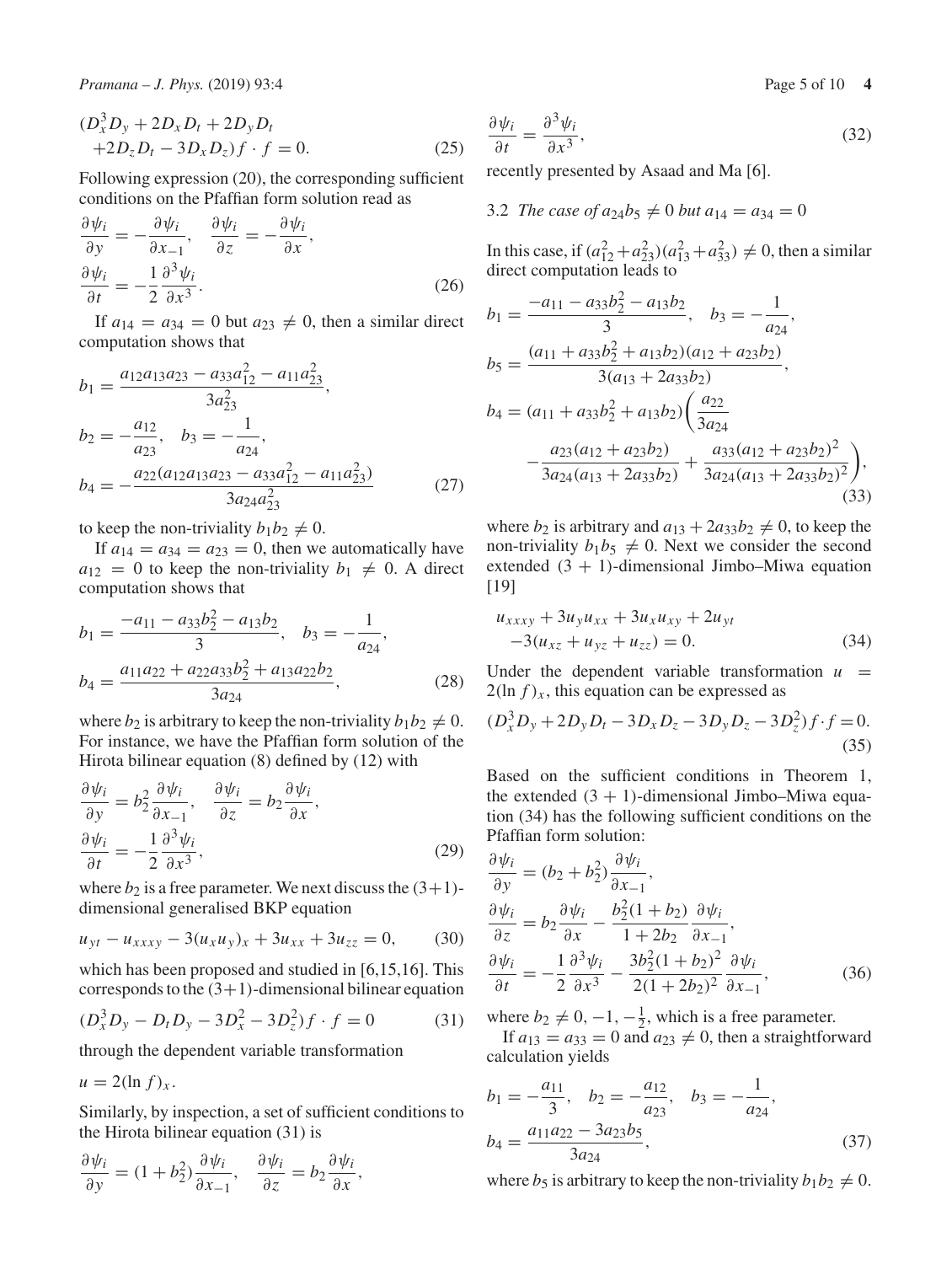If  $a_{12} = a_{23} = 0$  and  $a_{33} \neq 0$ , then a similar direct computation shows that

$$
b_1 = \frac{a_{13}^2 - 4a_{11}a_{33}}{12a_{33}}, \quad b_2 = -\frac{a_{13}}{2a_{33}}, \quad b_3 = -\frac{1}{a_{24}},
$$
  
\n
$$
b_4 = \frac{4a_{11}a_{22}a_{33} - a_{13}^2a_{22}}{12a_{24}a_{33}} - \frac{12a_{33}^2}{a_{24}a_{13}^2 - 4a_{11}a_{33}a_{24}} b_5^2,
$$
\n(38)

where  $b_5$  is arbitrary and  $a_{13}^2 - 4a_{11}a_{33} \neq 0$  to keep the non-triviality  $b_1b_2 \neq 0$ . For example, we give a new Pfaffian form solution of the Hirota bilinear equation (31) defined by (12) with

$$
\frac{\partial \psi_i}{\partial y} = \frac{\partial \psi_i}{\partial x_{-1}}, \quad \frac{\partial \psi_i}{\partial z} = b_5 \frac{\partial \psi_i}{\partial x_{-1}},
$$
  

$$
\frac{\partial \psi_i}{\partial t} = \frac{\partial^3 \psi_i}{\partial x^3} - 3b_5^2 \frac{\partial \psi_i}{\partial x_{-1}},
$$
 (39)

where  $b_5$  is an arbitrary constant, not to be zero. It is clear that the corresponding sufficient conditions on Pfaffian formulation are different from the ones (32) presented by Asaad and Ma [6].

### 3.3 *The case of*  $a_{24}a_{34} \neq 0$  *but*  $a_{14} = 0$

If  $a_{34} = 0$  and  $a_{14} \neq 0$ , then we automatically have  $b_1 = 0$  in terms of the first and second equations in (14). We point out that when eq. (1) reduces to the generalised KP equation [3], given as

$$
(D_x^3 D_y + D_t D_x + D_t D_y - D_z^2) f \cdot f = 0,
$$
 (40)

the Pfaffian form solution defined by (12) and (13) is not available.

Let us next consider the case of  $a_{24}a_{34} \neq 0$  and  $a_{14} =$ 0. In this case, we automatically have  $b_2 = 0$  to keep the non-triviality  $b_1 \neq 0$ . If we take  $a_{13} \neq 0$ , then a solution of system (14) is determined by

$$
b_1 = -\frac{a_{11}}{3}, \quad b_2 = 0, \quad b_3 = \frac{a_{13}}{a_{12}a_{34} - a_{13}a_{24}},
$$
  
\n
$$
b_4 = \frac{a_{11}(a_{12}a_{13}a_{23} - a_{12}^2a_{33} - a_{13}^2a_{22})}{3a_{13}(a_{12}a_{34} - a_{13}a_{24})},
$$
  
\n
$$
b_5 = \frac{a_{11}a_{12}}{3a_{13}},
$$
\n(41)

where  $a_{12}a_{34} - a_{13}a_{24} \neq 0$  to keep the non-triviality  $b_1b_5(b_3^2 + b_4^2) \neq 0$ . Moreover, if  $a_{12} = a_{13} = 0$ , then a similar direct computation shows that

$$
b_1 = -\frac{a_{11}}{3}, \quad b_2 = 0, \quad b_3 = \frac{a_{11}}{-a_{11}a_{24} + 3a_{34}b_5},
$$

$$
b_4 = \frac{3a_{23}a_{11}b_5 - a_{22}a_{11}^2 - 9a_{33}b_5^2}{9a_{34}b_5 - 3a_{11}a_{24}},
$$

where  $b_5$  is arbitrary and  $9a_{34}b_5 - 3a_{11}a_{24} \neq 0$  to keep the non-triviality  $b_1b_5(b_3^2 + b_4^2) \neq 0$ .

3.4 The case of 
$$
a_{24} = 0
$$

In this case, the second equation in (14) determines  $a_{34} \neq 0$  and  $b_3b_5 \neq 0$  to keep the non-triviality  $b_1 \neq 0$ . If  $a_{12} = a_{23} = 0$ , then the first and fourth equations in (14) lead to

$$
b_2 = -\frac{a_{14}}{a_{34}}, \quad a_{13}a_{34} = 2a_{33}a_{14}.\tag{42}
$$

After straightforward calculations, we get

$$
b_1 = \frac{a_{13}a_{14}a_{34} - a_{11}a_{34}^2 - a_{33}a_{14}^2}{3a_{34}^2},
$$
  
\n
$$
b_4 = \frac{(a_{13}a_{14}a_{34} - a_{11}a_{34}^2 - a_{33}a_{14}^2)(a_{22}a_{34}^2b_3^2 + a_{33})}{3a_{34}^4b_3},
$$
  
\n
$$
b_5 = -\frac{(a_{13}a_{14}a_{34} - a_{11}a_{34}^2 - a_{33}a_{14}^2)}{3a_{34}^3b_3},
$$
\n(43)

where  $b_3$  is an arbitrary constant, not to be zero, to keep the non-triviality  $b_1(b_2^2 + b_5^2) \neq 0$ . A Pfaffian form solution defined by  $(12)$  and  $(13)$  for the Ma–Fan equation (9) is just one special example with

$$
\frac{\partial \psi_i}{\partial y} = \frac{\partial \psi_i}{\partial x_{-1}}, \quad \frac{\partial \psi_i}{\partial z} = \frac{1}{b_3} \frac{\partial \psi_i}{\partial x_{-1}},
$$
  

$$
\frac{\partial \psi_i}{\partial t} = b_3 \frac{\partial^3 \psi_i}{\partial x^3},
$$
 (44)

where  $b_3$  is an arbitrary constant, not to be zero.

#### **4. Resonant solitons and complexitons**

As we know, the Hirota bilinear equations may possess linear subspaces of solutions [14,20]. Ma and Fan [14] and Ma *et al* [20] have established a sufficient and necessary criterion for the existence of linear subspaces of exponential travelling wave solutions to Hirota bilinear equations. Some examples with *N*-waves satisfying and not satisfying the dispersion relation have been constructed in [14,20,21]. This means that it is not necessary to satisfy the dispersion relation. Complexiton solutions, which are combinations of trigonometric function waves and exponential function waves, were proposed by Ma [22,23]. In what follows, we first describe the linear superposition principle for constructing exponential wave function solutions, and then obtain resonant solutions in terms of hyperbolic and trigonometric functions [24,25].

**Theorem 2.** (Linear superposition principle)*. Let Nwave variables*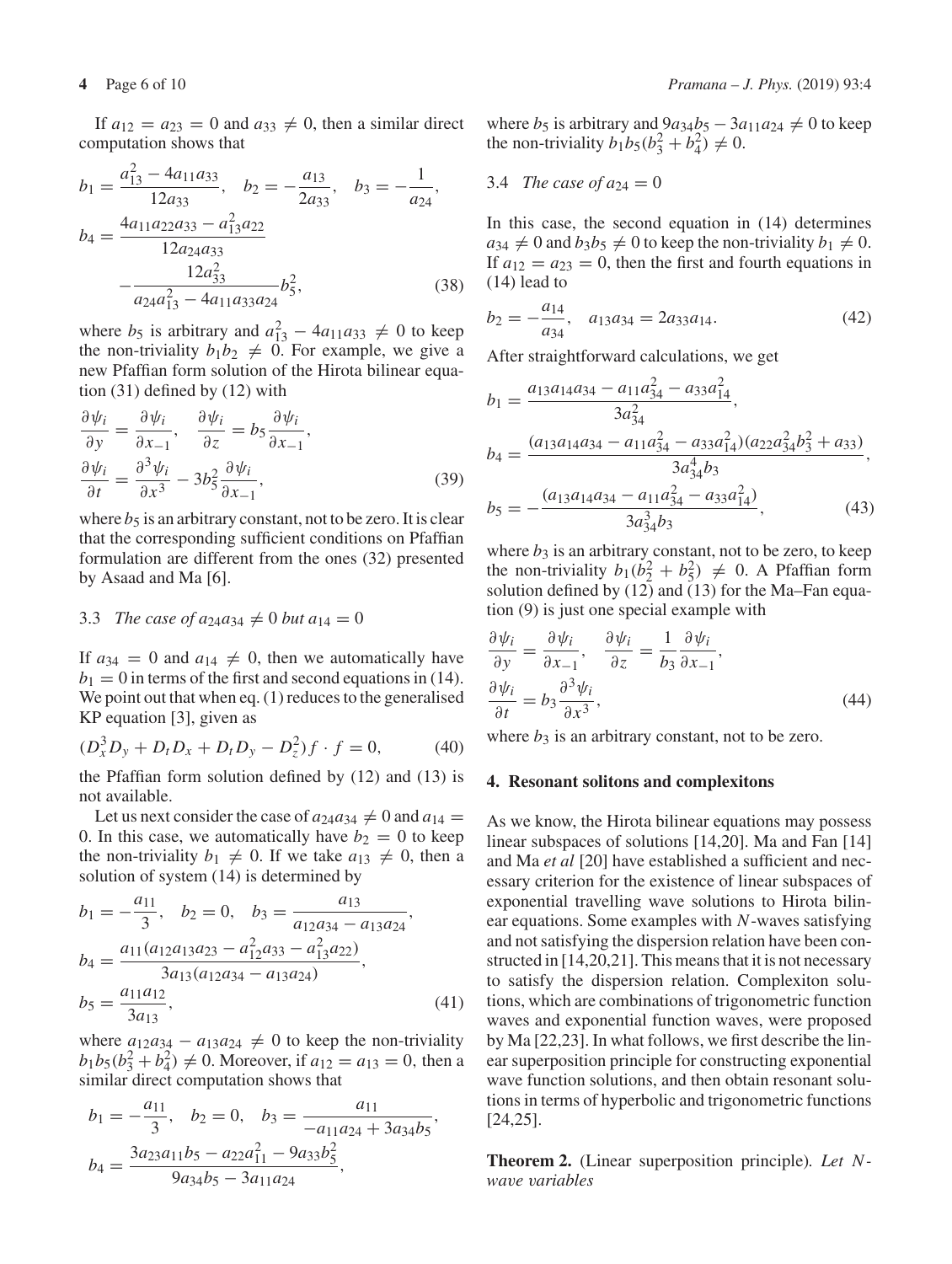$$
\eta_i = k_{1,i}x_1 + k_{2,i}x_2 + \dots + k_{M,i}x_M, \quad 1 \le i \le N,
$$
\n(45)

*where k <sup>j</sup>*,*<sup>i</sup> are constants and a Hirota bilinear equation, denoted by*

$$
P(D_{x_1}, D_{x_2}, \dots, D_{x_M})f \cdot f = 0,
$$
\n(46)

*where P is an even polynomial in the indicated variables satisfying*

$$
P(k_{1,i} - k_{1,j}, \dots, k_{M,i} - k_{M,j}) = 0,
$$
  
 
$$
1 \le i \ne j \le N,
$$
 (47)

*then any linear combination of the exponential waves*  $e^{\eta_i}$ ,  $1 \leq i \leq N$ , *solves the bilinear equation* (46) *and f is called an N-wave solution to eq.* (46)*.*

Theorem 2 has been proved in [14,20].

For bilinear equation (1), the corresponding polynomial reads as

$$
P(x, y, z, t) = x3y + a12xy + a13xz + a14xt + a23yz + a24yt + a34zt + a11x2 + a22y2 + a33z2.
$$
 (48)

Assume that the wave variables are

$$
\eta_i = k_i x + b_1 k_i^{-1} y + (b_2 k_i + b_5 k_i^{-1}) z + (b_3 k_i^3 + b_4 k_i^{-1}) t, \quad 1 \le i \le N,
$$

where  $k_i$ ,  $1 \le i \le N$ , are arbitrary constants, but  $b_i$ ,  $1 \le$  $i \leq 5$ , are constants to be determined.

By the linear superposition principle in Theorem 2, we find that the Hirota bilinear equation (1) corresponding to polynomial (48) has the following *N*-wave solution:

$$
f = \sum_{i=1}^{N} \varepsilon_i f_i
$$
  
= 
$$
\sum_{i=1}^{N} \varepsilon_i e^{k_i x + b_1 k_i^{-1} y + (b_2 k_i + b_5 k_i^{-1}) z + (b_3 k_i^3 + b_4 k_i^{-1}) t},
$$
  
(49)

where  $\varepsilon_i$ 's and  $k_i$ 's are arbitrary constants, but  $b_i$ ,  $1 \leq$  $i \leq 5$ , satisfy system (14). An analysis of the existence of real  $b_i$ ,  $1 \le i \le 5$ , can be given similarly from the results described in §3. Each exponential wave *fi* in this solution does not satisfy the corresponding nonlinear dispersion relation, i.e.,

$$
P(k_i, b_1k_i^{-1}, b_2k_i + b_5k_i^{-1}, b_3k_i^3 + b_4k_i^{-1}) \neq 0.
$$

Let us assume that  $N = 2K$  is even, and take the choices

$$
\eta_{2i-1} = k_{2i-1}x + b_1k_{2i-1}^{-1}y + (b_2k_{2i-1} + b_5k_{2i-1}^{-1})z
$$

+ 
$$
(b_3k_{2i-1}^3 + b_4k_{2i-1}^{-1})t
$$
,  
\n
$$
\eta_{2i} = (-k_{2i-1})x + b_1(-k_{2i-1})^{-1}y + [b_2(-k_{2i-1}) + b_5(-k_{2i-1})^{-1}]z + [b_3(-k_{2i-1})^3 + b_4(-k_{2i-1})^{-1}]t
$$
,  
\n $i = 1, 2, ..., K$ , (50)

which yield  $\eta_{2i} = -\eta_{2i-1}$ . Then the Hirota bilinear equation (1) corresponding to polynomial (48) possesses an *N*-wave solution

$$
f = \sum_{i=1}^{K} \left[ (\varepsilon_{2i-1} + \varepsilon_{2i}) \cosh(\eta_{2i-1}) + (\varepsilon_{2i-1} - \varepsilon_{2i}) \sinh(\eta_{2i-1}) \right].
$$
 (51)

If we take  $\varepsilon_{2i} = \varepsilon_{2i-1}, i = 1, \ldots, K$ , then

$$
f = 2\sum_{i=1}^{K} \varepsilon_{2i-1} \cosh(\eta_{2i-1}).
$$
 (52)

If we take  $\varepsilon_{2i} = -\varepsilon_{2i-1}, i = 1, \ldots, K$ , then

$$
f = 2 \sum_{i=1}^{K} \varepsilon_{2i-1} \sinh(\eta_{2i-1}).
$$
 (53)

Furthermore, under the construction  $k_{2i-1} \rightarrow k_{2i-1}$ I,  $I = \sqrt{(-1)}$ , we may get the following *N* wave solutions formed by linear combinations of trigonometric functions

$$
f = 2 \sum_{i=1}^{K} \varepsilon_{2i-1} \cos[k_{2i-1}x - b_1k_{2i-1}^{-1}y + (b_2k_{2i-1} - b_5k_{2i-1}^{-1})z - (b_3k_{2i-1}^3 + b_4k_{2i-1}^{-1})t]
$$
\n(54)

and

$$
f = 2\sum_{i=1}^{K} \varepsilon_{2i-1} \text{sin}[k_{2i-1}x - b_1k_{2i-1}^{-1}y + (b_2k_{2i-1} - b_5k_{2i-1}^{-1})z - (b_3k_{2i-1}^3 + b_4k_{2i-1}^{-1})t],
$$
\n(55)

where  $\varepsilon_{2i-1}$ 's and  $k_{2i-1}$ 's are arbitrary constants, and  $b_i$ ,  $1 \le i \le 5$ , satisfy system (14). Besides, we obtain the mixed-type function solutions such as complexiton solutions as follows:

$$
f = \sum_{i=1}^{N} \left( \varepsilon_i \cosh[k_i x + b_1 k_i^{-1} y + (b_2 k_i + b_5 k_i^{-1}) z + (b_3 k_i^3 + b_4 k_i^{-1}) t \right) + \lambda_i \cos[k_i x - b_1 k_i^{-1} y + (b_2 k_i - b_5 k_i^{-1}) z - (b_3 k_i^3 + b_4 k_i^{-1}) t] \right)
$$
 (56)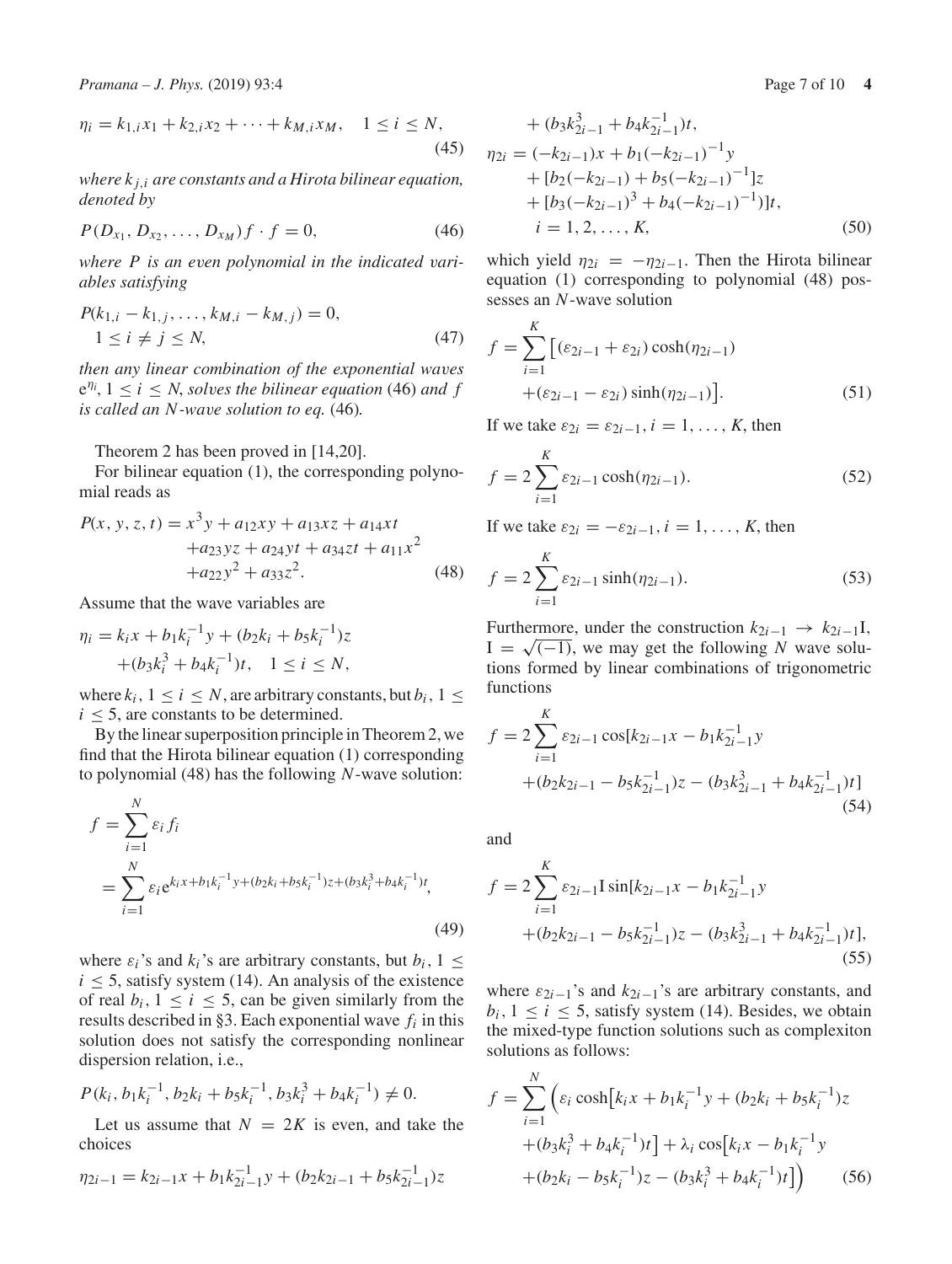$$
f = \sum_{i=1}^{N} \left( \varepsilon_i \sinh[k_i x + b_1 k_i^{-1} y + (b_2 k_i + b_5 k_i^{-1}) z + (b_3 k_i^3 + b_4 k_i^{-1}) t \right) + \lambda_i \sin[k_i x - b_1 k_i^{-1} y + (b_2 k_i - b_5 k_i^{-1}) z - (b_3 k_i^3 + b_4 k_i^{-1}) t] \right), \quad (57)
$$

where  $\varepsilon_i$ 's,  $\lambda_i$ 's and  $k_i$ 's are arbitrary constants, and  $b_i$ ,  $1 \le i \le 5$ , satisfy system (14).

Let us next take the  $(3 + 1)$ -dimensional Ma–Fan equation (9) as an illustrative example to investigate the propagations of resonant solutions and complexitons. Firstly, by expression (49), the  $(3+1)$ -dimensional Ma–Fan equation (9) has the following *N*-wave solution:

$$
u = 2(\ln f)_x, \quad f = \sum_{i=1}^{N} \varepsilon_i e^{k_i x + k_i^{-1} y + \frac{1}{b} k_i^{-1} z + b k_i^3 t}, \tag{58}
$$

where  $b$  is an arbitrary constant, not to be zero. When  $N = 2$ , the single-front wave solution to eq. (9) is given by

$$
u = 2 \frac{k_1 \varepsilon_1 e^{k_1 x + k_1^{-1} y + \frac{1}{b} k_1^{-1} z + b k_1^{3} t} + k_2 \varepsilon_2 e^{k_2 x + k_2^{-1} y + \frac{1}{b} k_2^{-1} z + b k_2^{3} t}}{\varepsilon_1 e^{k_1 x + k_1^{-1} y + \frac{1}{b} k_1^{-1} z + b k_1^{3} t} + \varepsilon_2 e^{k_2 x + k_2^{-1} y + \frac{1}{b} k_2^{-1} z + b k_2^{3} t}}
$$

Taking  $N \geq 3$ , we can obtain the resonant multiple wave solutions *u* to eq. (9). For instance, the resonant three-wave solution is presented by

$$
u = 2(\ln f)_x,
$$
  
\n
$$
f = \varepsilon_1 e^{k_1 x + k_1^{-1} y + \frac{1}{b} k_1^{-1} z + b k_1^{3} t} + \varepsilon_2 e^{k_2 x + k_2^{-1} y + \frac{1}{b} k_2^{-1} z + b k_2^{3} t}
$$
  
\n
$$
+ \varepsilon_3 e^{k_3 x + k_3^{-1} y + \frac{1}{b} k_3^{-1} z + b k_3^{3} t}
$$
  
\n
$$
+ \varepsilon_4 e^{k_4 x + k_4^{-1} y + \frac{1}{b} k_4^{-1} z + b k_4^{3} t}.
$$
\n(60)

Figures 1 and 2 show three-dimensional graphs of the single-front wave and resonant two-wave solutions determined by expression (58) with special parameters, respectively. The resonant three- and four-wave solutions with special parameters are also plotted in figures 3 and 4, respectively. It is easy to see that the interaction will become more complicated with the increase of the positive integer *N*.

Secondly, we can obtain two types of complexiton solutions to the  $(3 + 1)$ -dimensional Ma–Fan equation  $(9)$  as

 $u = 2(\ln f)_x$ ,





**Figure 1.** The plot of the single-front wave solution (59) with parameters:  $\varepsilon_1 = 1, \varepsilon_2 = 1, k_1 = -1, k_2 = 2, b = 3,$  $z = 0, t = 2.$ 

$$
\frac{2}{2t}.\tag{59}
$$

$$
f = \sum_{i=1}^{N} \left[ \varepsilon_i \cosh \left( k_i x + k_i^{-1} y + \frac{1}{b} k_i^{-1} z + b k_i^3 t \right) + \lambda_i \cos \left( k_i x - k_i^{-1} y - \frac{1}{b} k_i^{-1} z - b k_i^3 t \right) \right]
$$
(61)



**Figure 2.** The plot of the two-wave solution (58) with parameters:  $N = 3, \varepsilon_1 = 1, \varepsilon_2 = 1, \varepsilon_3 = 1,$  $\hat{k}_1 = -1, k_2 = 2, k_3 = 0.5, b = 3, z = 0, t = 2.$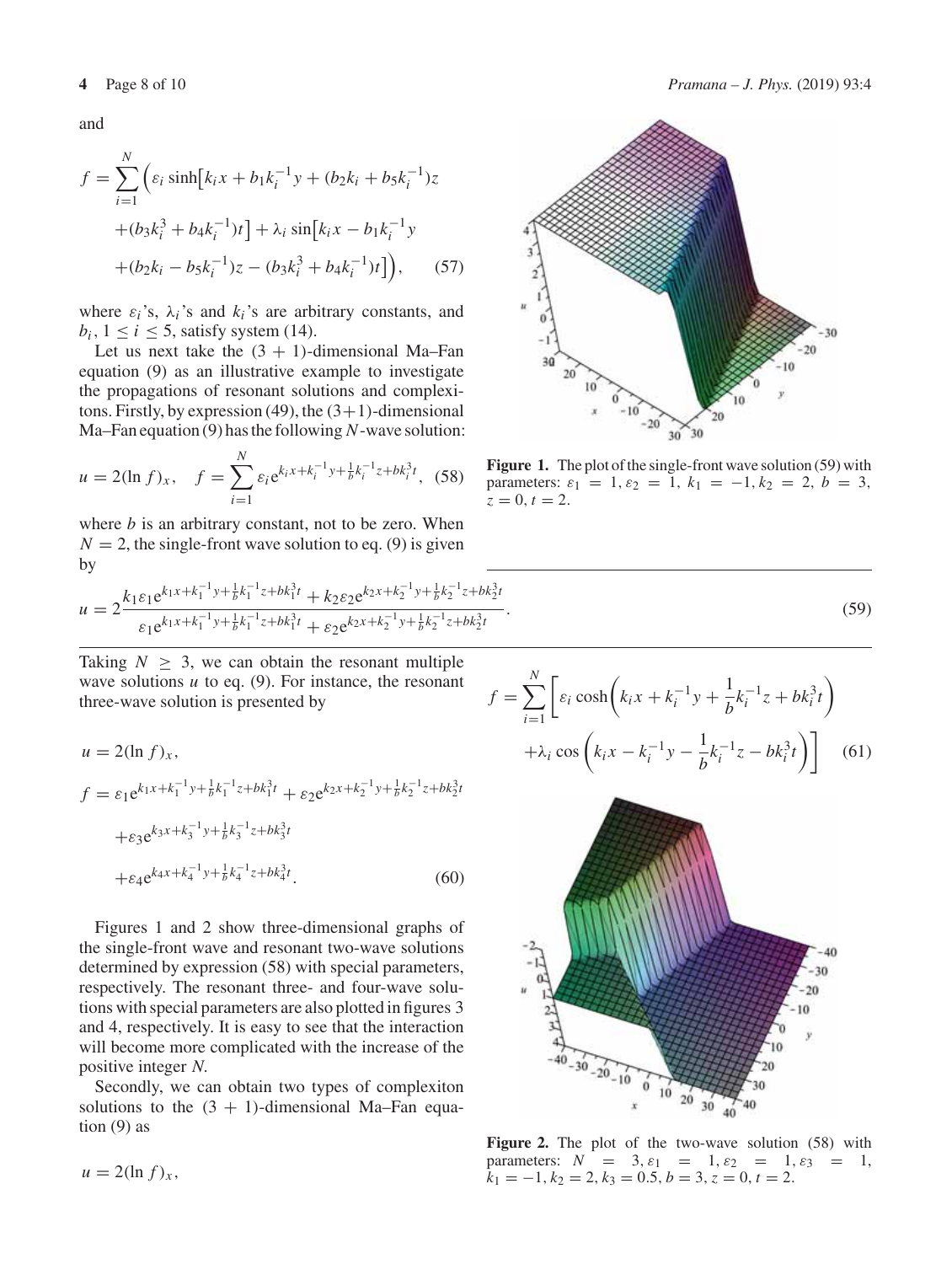

Figure 3. The plot of the three-wave solution (60) with parameters:  $\varepsilon_1 = 1$ ,  $\varepsilon_2 = 1$ ,  $\varepsilon_3 = 1$ ,  $\varepsilon_4 = 1$ ,  $k_1 = -0.5$ ,  $k_2 = 1.5, k_3 = 2, k_4 = -1, b = 2, z = 0, t = -1.$ 



**Figure 4.** The plot of the four-wave solution (58) with parameters:  $N = 5$ ,  $\varepsilon_1 = 1$ ,  $\varepsilon_2 = 1$ ,  $\varepsilon_3 = 1$ ,  $\varepsilon_4 = 1$ ,  $\varepsilon_5 = 1$ ,  $k_1 = -1.5, k_2 = -0.75, k_3 = -0.6, k_4 = 1, k_5 = 2,$  $b = 2, z = 0, t = -1.$ 

and

$$
u = 2(\ln f)_x,
$$
  
\n
$$
f = \sum_{i=1}^{N} \left[ \varepsilon_i \sinh \left( k_i x + k_i^{-1} y + \frac{1}{b} k_i^{-1} z + b k_i^3 t \right) + \lambda_i \sin \left( k_i x - k_i^{-1} y - \frac{1}{b} k_i^{-1} z - b k_i^3 t \right) \right],
$$
 (62)



Figure 5. The plot of the complexiton solution (61) with parameters:  $N = 1$ ,  $\varepsilon_1 = 1$ ,  $\lambda_1 = 1$ ,  $k_1 = -1$ ,  $b = 3$ ,  $z = 0, t = 1.$ 



**Figure 6.** The plot of the complexiton solution (62) with parameters:  $N = 1$ ,  $\varepsilon_1 = 1$ ,  $\lambda_1 = 1$ ,  $k_1 = 2$ ,  $b = 1$ ,  $y = 0, z = 2.$ 

where  $\varepsilon_i$ 's,  $\lambda_i$ 's and  $k_i$ 's are arbitrary constants, and *b* is an arbitrary constant, not to be zero. When  $N = 1$ , the graphs of the complexiton solutions with specific values being chosen for the parameters are presented in figures 5 and 6, which show some singularities of the solutions.

#### **5. Conclusions and remarks**

In summary, by means of specific mathematical techniques, we built the Pfaffian formulations and constructed the *N*-wave solutions for a general class of generalised KP and BKP equations. The obtained *N*-wave solutions were formulated by linear combinations of exponential travelling waves. The results presented in this paper include Pfaffian formulations for some important Hirota bilinear equations as their special cases. The Pfaffian formulation introduced by (12) with